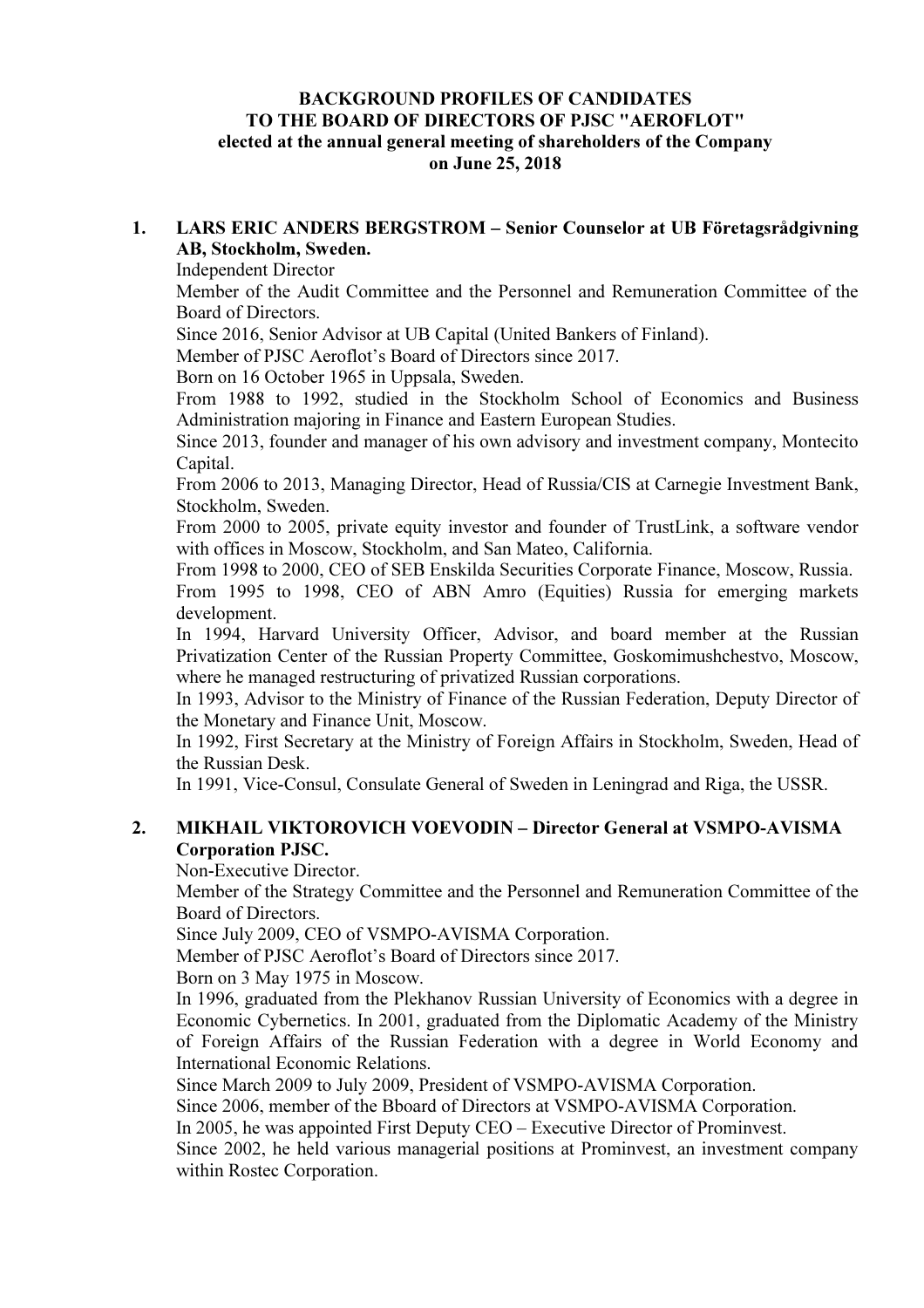### 3. ALEXEY ANDREEVICH GERMANOVICH – Independent Director.

Head of the Personnel and Remuneration Committee, member of the Audit Committee and the Strategy Committee of the Board of Directors

Currently, independent director on the boards of directors at Unipro (formerly, E.On Russia), Bank St Petersburg, and Ameriabank (Armenia).

From 2012 to 2014, member of PJSC Aeroflot's Board of Directors. In 2016, re-elected to PJSC Aeroflot's Board of Directors.

In 1998, graduated from the Department of Economics, and in 2002, from the Department of Journalism at Lomonosov Moscow State University in 2008, graduated from Cranfield University, UK (Executive MBA).

Chairman of the Corporate Governance Committee at the Expert and Advisory Council of the Federal Agency for State Property Management.

Since 2017 – CEO of LLC AG Ventures.

From 2012 to 2014, Director, member of the Management Board, and advisor to the Russian Direct Investment Fund.

From 2009 to 2012, director of social and public programmes, professor of practice at Moscow SKOLKOVO Management School.

From 2002 to 2009, member of the Management Board and Deputy CEO of Severstal Group.

At different periods, served on boards of directors at a variety of Russian transport companies, such as Siberia Airlines, Irkutsk International Airport, Rossiya State Transport Company, SG-Trans, etc. For the past five years, was named among Russia's 50 best independent directors in the rating compiled by the Russian Union of Industrialists and Entrepreneurs in cooperation with PwC and the IDA.

# 4. IGOR ALEXANDROVICH KAMENSKOY – Managing Director of Limited Liability Company "Renaissance Broker".

Independent Director.

Head of the Strategy Committee, member of the Audit Committee and the Personnel and Remuneration Committee of the Board of Directors.

Since 2015, Managing Director of Renaissance Broker.

Member of PJSC Aeroflot's Board of Directors since 2014.

Born on 25 January 1968 in Kiev.

In 1993, graduated from Moscow State Pedagogical Institute with a degree in Russian Language and Literature.

From 2014 to 2015, Managing Partner of Renaissance Capital – Financial Consultant.

From 2009 to 2014, Chairman of the Board of Directors at Renaissance Capital.

From 2002 to 2009, member of the Federation Council, Deputy Chairman of the Federation Council Committee.

From 2000 to 2002, Advisor to the Chairman of the State Duma.

In 1999, Vice-President of Rosbank.

From 1992 to 1998, Vice-President of Soyuzcontract.

5. ALEXANDER NIKOLAYEVICH NAZAROV – Director General of RT Business Development limited liability company. Born on May 15, 1973 in Moscow. In 1995 he graduated from Moscow Financial Institute in specialty Finance and Crediting. Previous work (main stages): October 2016 – till present – Director General of RT Business LLC; July 2015 – October 2016 - RT Business LLC, Deputy Director General for strategic development and investments; October 2014 – October 2016 – RT GR LLC, Deputy Director General for strategic development and investments; January 2012 - October 2014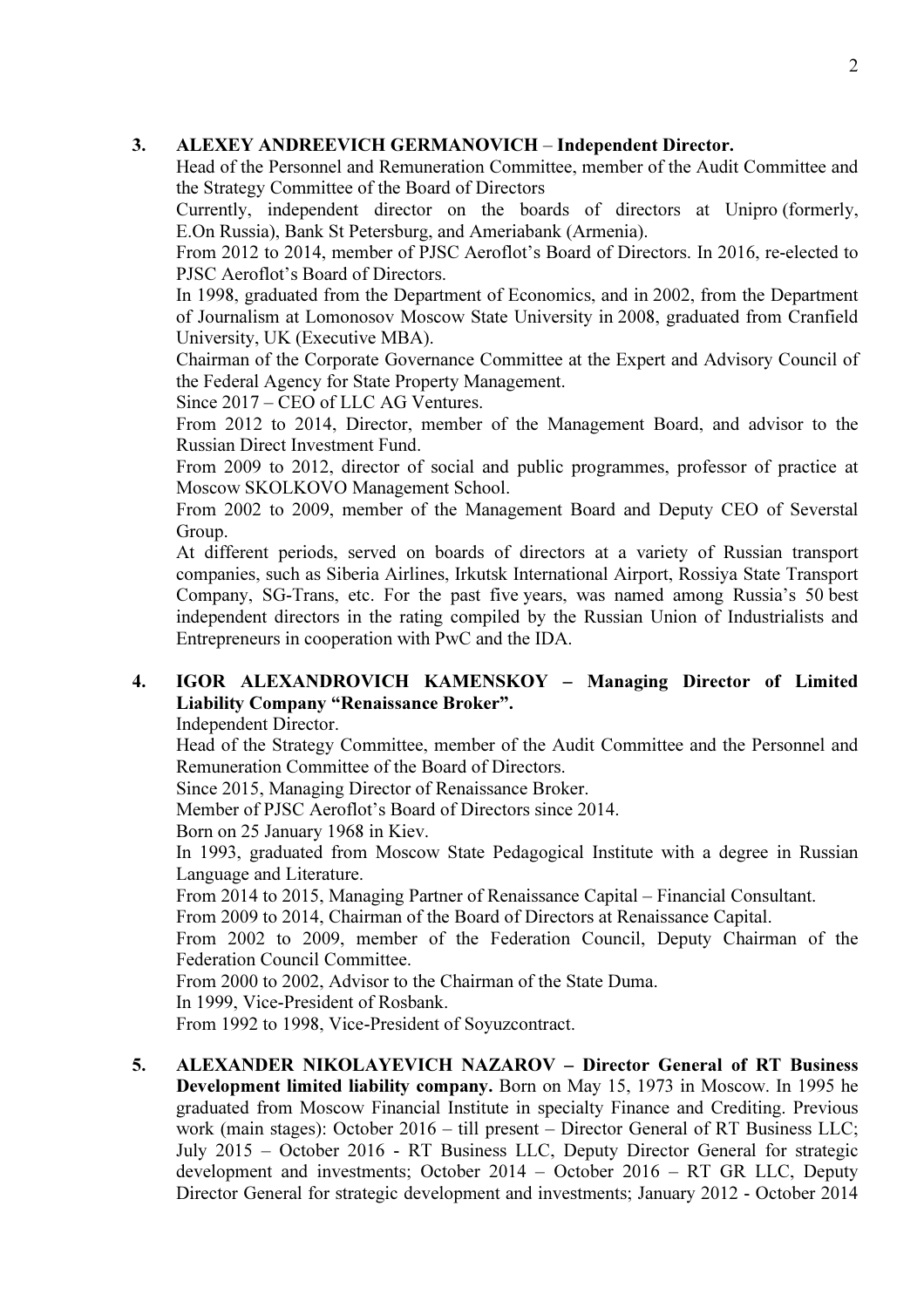– RKS Development LLC, Financial Director; April 2009 – December 2010 – CJSC Troika Dialog Investment Company, Managing Director. Participation in public and other organizations: 2017 – till present – a member of the Boards of Directors at CJSC SL Gold; 2016 – till present – a member of the Boards of Directors at RT Business LLC; 2015 – till present – a member of the Boards of Directors at NIC LLC. Since October 14, 2016 he has been in his present position. The candidate is nominated to the Board of Directors of PJSC "Aeroflot" from Limited Liability Company Avia Capital Service. He is an independent director. Participation in public and other organisations: Since 2017, member of the Board of Directors at SL Gold Since 2016, member of the Board of Directors at RT – Business Development Since 2015, member of the Board of Directors at NIC Since 2017, member of the Board of Directors at SKV Since 2018, member of the Board of Directors at Giprotsvetmet Since 2017, member of the Board of Directors at INIR Since 2018, member of the Board of Directors at Bars Group Since 2017, member of the Board of Directors at Elbrus Mining Plant Since 2018, member of the Board of Directors at Natspromlizing Since 2017, member of the Board of Directors at NtechLab LTD Since 2016, Director at Ocean Yield Global Limited

Has held his current role since 14 October 2016.

### 6. ROMAN VIKTOROVICH PAKHOMOV

Born on 4 March 1971 in Havana, Cuba.

Graduated from Makarov State Maritime Academy. He holds an MBA degree in Financial Management and Bank Management from the Graduate School of International Business at the Russian Presidential Academy of National Economy and Public Administration, and an MBA degree in International Management from Kingston University (UK). Started his career at Northern Shipping Company.

In 1998, Senior Expert of the Corporate Services Department of the Office of Regional Corporate Units Development and Corporate Services at Incombank.

From late 1998 to 1999, Deputy Head of the Loans and Securities Service at Novorossiysk Shipping Company.

From 1999 to 2001, Head of the Internal Control Service at Maritime Bank.

From 1999 to 2004, General Director of Investment Company Centre Capital.

From 2004 to 2008, at different periods, served as Vice-President, First Deputy CEO, and CEO at VIM Airlines.

From 2008 to 2009, Executive Director at Atlant-Soyuz Airlines.

From 2009 to 2010, General Director and Advisor to the General Director at Rossiya State Transport Company.

In 2010, Advisor to the Deputy CEO at ROSTEC Corporation (a state corporation set up to further the development, manufacture, and export of hi-tech industrial products). Has held his current role since November 2010.

## 7. DMITRIY NIKOLAEVICH PESKOV – Director of the line "Young Professionals" of the Autonomous Non-Commercial Organization "Agency for Strategic Initiatives to Promote New Projects."

Non-Executive Director.

Head of the Personnel and Remuneration Committee, member of the Strategy Committee of the Board of Directors.

Since 2011, Director of Young Professionals at the Agency for Strategic Initiatives.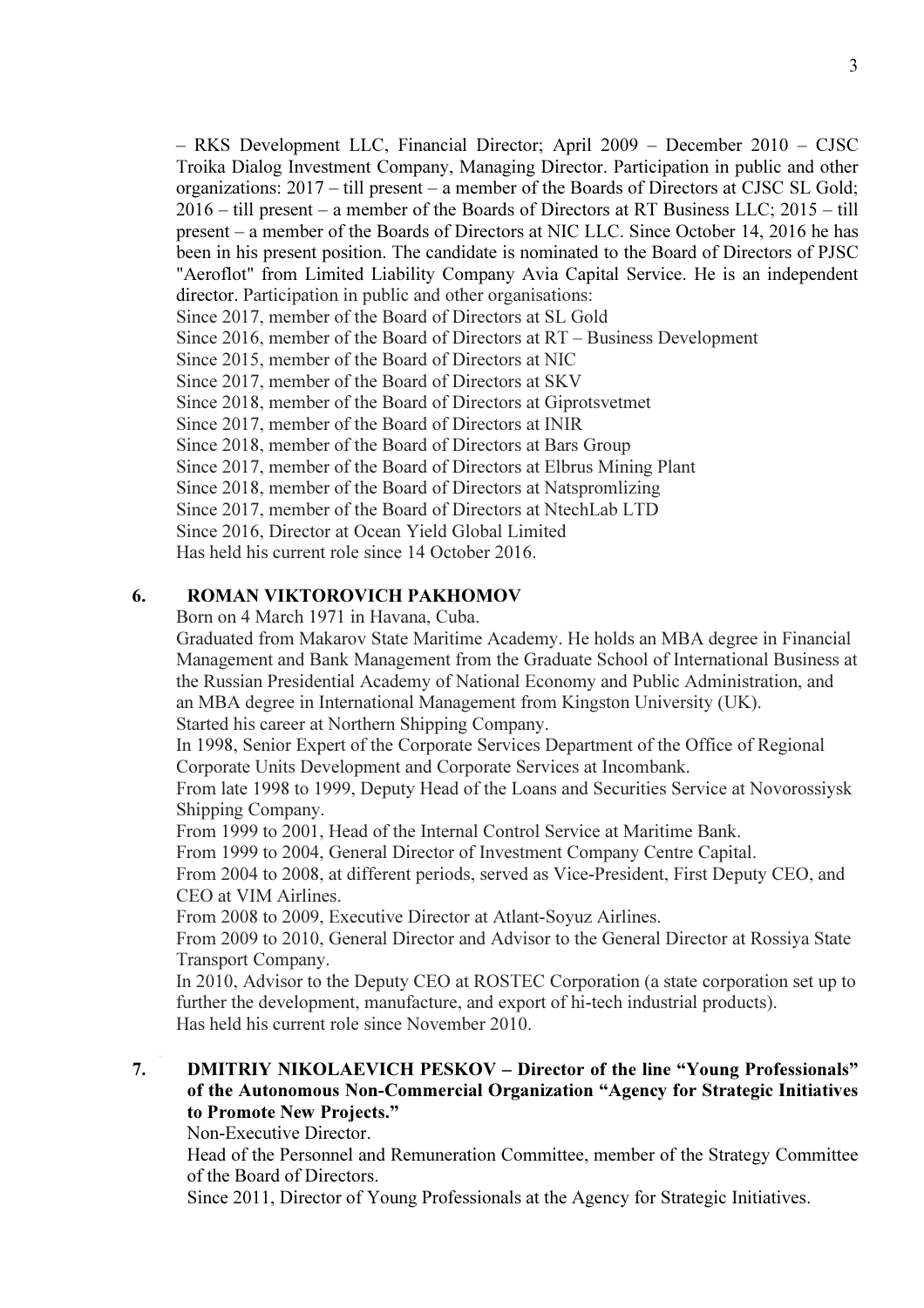Member of PJSC Aeroflot's Board of Directors since 2014.

Born on 26 December 1975 in Voronezh.

Graduated from Voronezh State University in 1998. In 1999, obtained a Master's degree in Political Studies from the Moscow School of Social and Economic Sciences and the University of Manchester.

Member of the Government Expert Council, member of the Board of Directors at RVC. Since 2009, Head of Strategic Initiatives at All-Russian Exhibition Centre.

Since 2000, has led the strategy development exercise, chaired the Internet Policy Centre, and overseen the establishment of the Russian International Studies Association at the Moscow State Institute of International Relations (MGIMO University). Last position held – Deputy Scientific Vice-President, Innovation Director.

### 8. MIKHAIL IGOREVICH POLUBOYARINOV – First Deputy Chairman of Vnesheconombank – Member of the Board of the State Corporation "Bank for Development and Foreign Economic Affairs (Vnesheconombank)".

Chairman of the Board of Directors, Non-Executive Director.

Since 2009, Director of the Infrastructure Department and Deputy Chairman of Vnesheconombank, First Deputy Chairman of Vnesheconombank.

Member of PJSC Aeroflot's Board of Directors since 2017.

Born on 2 April 1966 in Moscow.

In 1988, graduated from Moscow Financial University with a degree in Finance and Credit. In 1998, graduated from the Plekhanov Russian University of Economics with a PhD in Economics majoring in Finance, Currency Circulation and Credit.

He is currently member of the board of directors at Rosseti, Leader, Rostelecom, and FGC UES, and a member of the supervisory board at DOM.RF.

From 2000 to 2009, Chief Accountant and Deputy CEO of PJSC Aeroflot.

From 1990 to 1999, Chief Accountant and Financial Director of Avtoimport.

He has been awarded the title of the Honoured Economist of Russia and a Letter of Acknowledgement from the Ministry of Transport of the Russian Federation. For his contribution to the preparation of the XXII Winter Olympic Games and the XI Winter Paralympic Games in Sochi in 2014, Mikhail Poluboyarinov was awarded the Order of Honour.

# 9. VITALIY GENNADIEVICH SAVELIEV – Executive Director, PJSC Aeroflot

Since 10 April 2009, CEO of PJSC Aeroflot.

Member of PJSC Aeroflot's Board of Directors since 2009.

Born on 18 January 1954 in Tashkent. In 1977, graduated from Kalinin Leningrad Polytechnic Institute (St Petersburg Polytechnic University). In 1986, graduated from the Leningrad Institute of Engineering and Economics (the St Petersburg State University of Economics). Did an internship abroad. PhD in Economics.

From 1977 to 1984, was engaged in the construction of the Sayano–Shushenskaya HPP where he worked his way up from an engineer to the general designer in one of Krasnoyarskgesstroi associations.

From 1984 to 1987, Deputy Director of All-Union Sevzapmetallurgmontazh Trust.

From 1987 to 1989, Deputy Head of Chief Directorate at Glavleningradinzhstroi.

From 1989 to 1993, President of the US-Russian joint venture DialogInvest.

From 1993 to 1995, Chairman of the Management Board at Rossiya Bank.

From 1995 to 2001, Chairman of the Management Board at Menatep Saint Petersburg.

From 2001 to 2002, Deputy Chairman of the Management Board at Gazprom.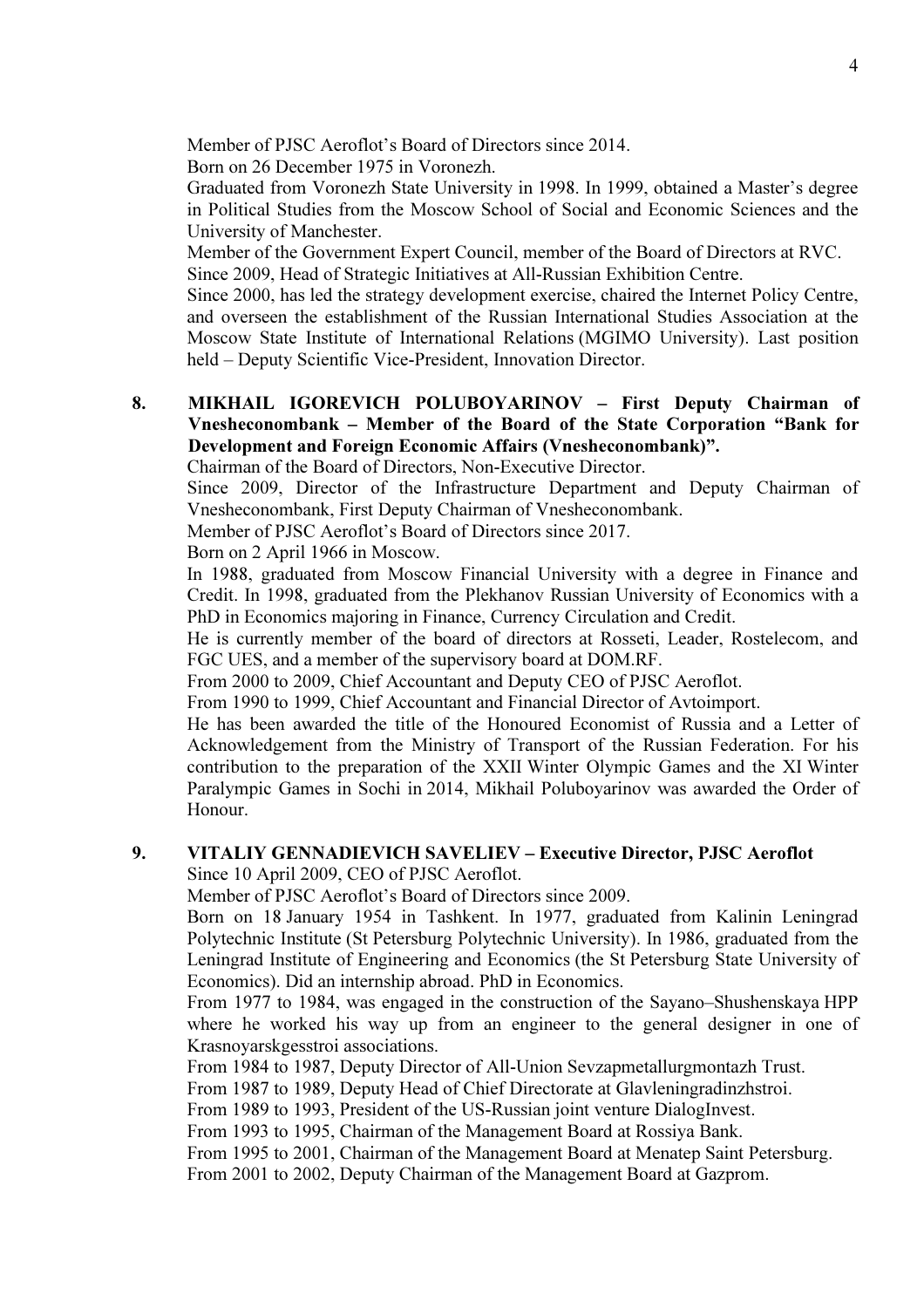From 2004 to 2007, Deputy Minister for Economic Development and Trade of the Russian Federation.

From 2007 to 2009, First Vice-President of Sistema Financial Corporation.

At different periods, Mr Saveliev served as chairman of the boards of directors at All-Russian Exhibition Centre (VVC), the Russian Bank for Development, MTS, Comstar, SMM, SkyLink, Indian Shyam Telelink, and other companies.

Recipient of the Order "For Merit to the Fatherland", 4th class, the Order of Honour, the Order of Friendship; he was awarded a Letter of Acknowledgement from the President of the Russian Federation, numerous medals of the Russian Federation, and industry awards.

### 10. VASILIY VASILIEVICH SIDOROV – General Director of Limited Liability Company "Agency for Recapitalization of Infrastructure and Long-Term Assets". Independent Director.

Head of the Audit Committee, member of the Personnel and Remuneration Committee, and the Strategy Committee of the Board of Directors. Winner of the Director of the Year 2016 award in the Independent Director category (Independent Directors Association – the Russian Union of Industrialists and Entrepreneurs – PwC). Since November 2012, CEO of Arida.

Member of PJSC Aeroflot's Board of Directors since 2013.

Born on 2 February 1971 in Athens, Greece.

In 1993, graduated from the Moscow State Institute of International Relations (MGIMO University) with a degree in International Public Law, and from the Wharton Business School of the University of Pennsylvania with a degree in Finance.

Since June 2012, member of the Board of Directors at Russian Railways.

From 2010 to 2017, Managing Partner of Euroatlantic Investments Ltd.

From 2006 to 2010, co-owner of Telecom Express Group.

From 2003 to 2006, President of MTS.

From 2000 to 2003, First Vice-President of Sistema Telecom.

From 1997 to 2000, Deputy CEO of Svyazinvest.

### 11. YURIY BORISOVICH SLYUSAR – President of the Public Joint Stock Company "United Aircraft Corporation".

Non-Executive Director.

Member of the Strategy Committee of the Board of Directors.

Since January 2015, President of United Aircraft Corporation.

Member of PJSC Aeroflot's Board of Directors since 2015.

Born on 20 July 1974 in Rostov-on-Don.

In 1996, graduated from Lomonosov Moscow State University with a degree in Law. In 2003, completed a post-graduate programme at the Academy of National Economy under the Government of the Russian Federation. PhD in Economics.

In 2012, was appointed Deputy Minister of Industry and Trade of the Russian Federation.

In 2010, Director of the Aviation Industry Department at the Ministry of Industry and Trade of the Russian Federation.

In 2009, was appointed Assistant to the Minister of Industry and Trade of the Russian Federation.

Since 2003, Commercial Director of Rostvertol, Rostov-on-Don.

Until 2003, worked with various business entities.